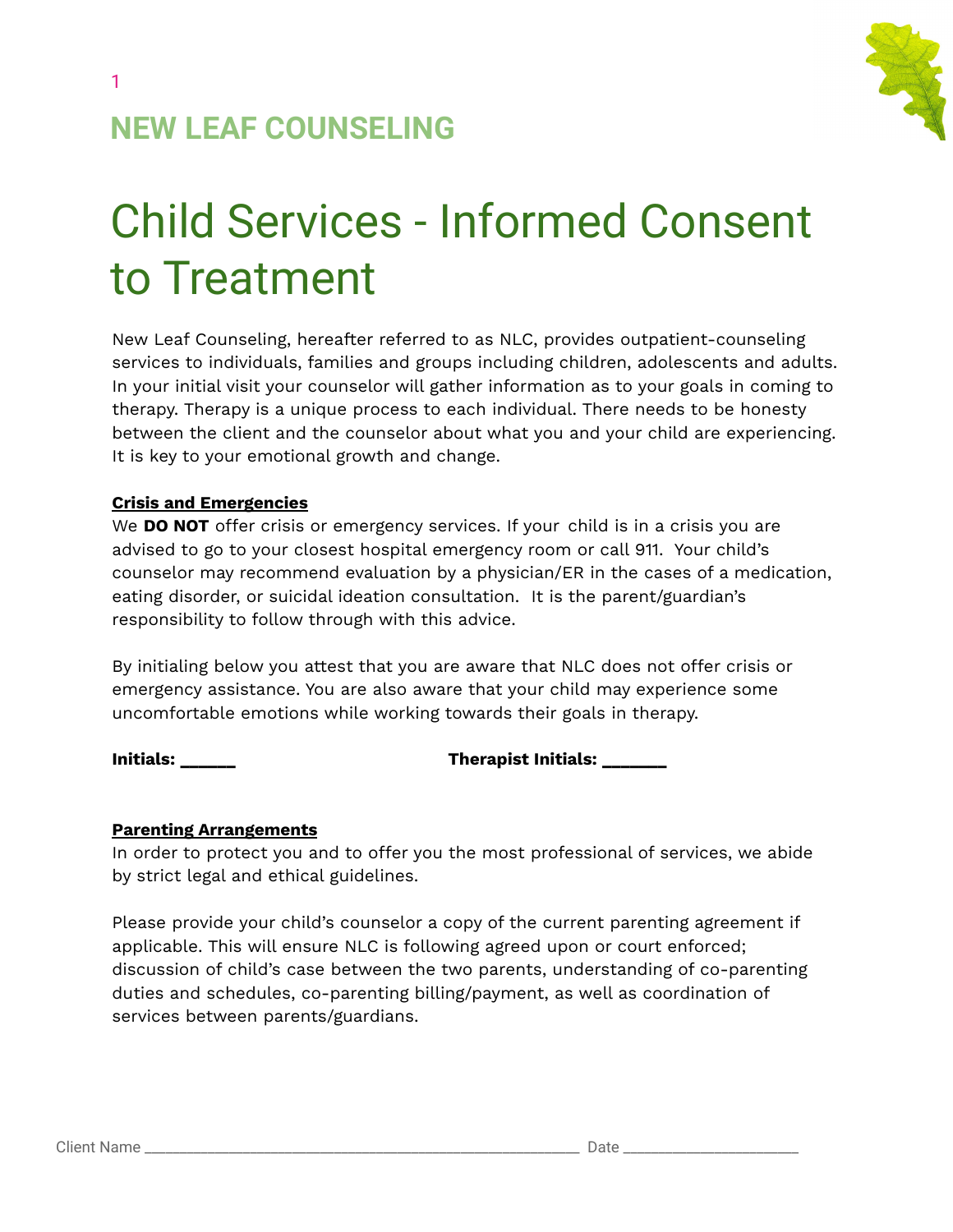

By initialing below you attest that you have been made aware of and understand the Parenting Arrangements process at NLC.

**Initials: \_\_\_\_\_\_\_\_\_ Therapist Initials: \_\_\_\_\_\_\_\_**

#### **Office Behavioral Guidelines**

The counselor will set rudimentary rules for behavior in the office during sessions that include but are not limited to;

- Remaining in the assigned treatment room during session
- Using/playing only with counselor provided materials/toys
- Following counselor's further instruction as necessary

At the end of the session, the counselor will lead the child to the waiting room for pickup by the parent(s)/guardian(s). Counselors will not be responsible for taking the child to the parent(s)/guardian(s) car or outside of the waiting room. If the child is unable to leave the treatment room, the parent(s)/guardian(s) will be advised to come into the treatment room to pick up their child.

By initialing below you attest that you are aware of the Office Behavioral Guidelines policy.

**Initials: \_\_\_\_\_\_\_ Therapist Initials: \_\_\_\_\_\_\_\_**

### **Family Involvement**

Regular appointments are paramount to positive behavioral change. A change in a child's behavior is many times tied to the family system, family behavior and family rules in place within the home.

NLC Counselors may ask that one or both parents(s)/guardians(s) be available for their own individual or family sessions as part of the overall treatment.

By initialing below you attest that you have been made aware of NLC Family Involvement guidelines.

**Initials: \_\_\_\_\_\_\_ Therapist Initials:\_\_\_\_\_\_\_**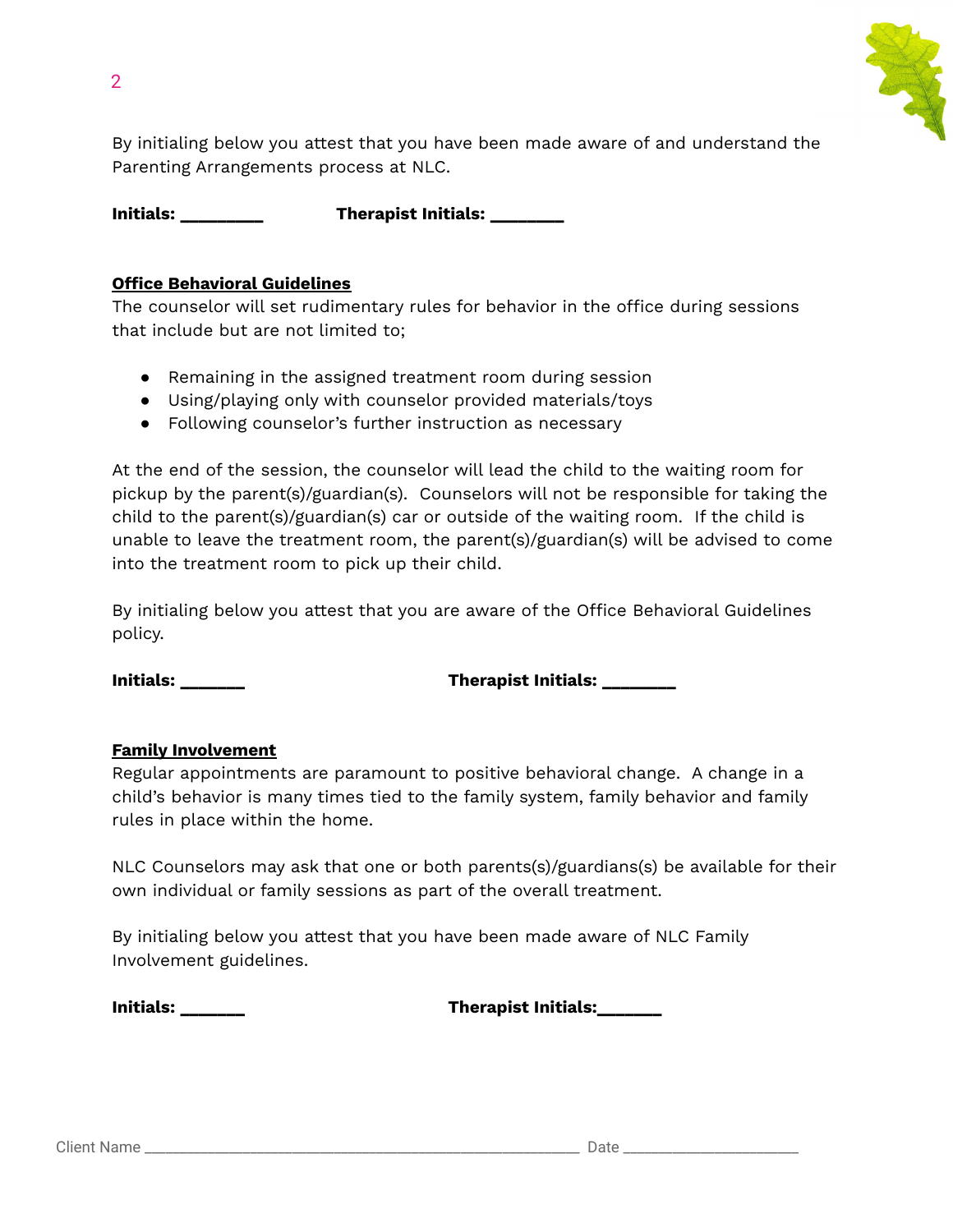

#### **Child and Teen Confidentiality**

3

NLC Counselors will explain to the child, based on age appropriateness, that information shared by the child during the session is confidential and private between the child and counselor.

There is an ebb and flow to therapy with a child and their family; the counselor will speak with the child prior to sharing information with the parents(s)/guardian(s). In cases of self harm, suicidal ideation or any other danger to the child the counselor will speak with the parent(s)/guardian(s) without consent of the child.

Depending on the child's age, maturity and family situation, in some cases under the Illinois law (410 ILCS 210), minors 12 and older may receive outpatient counseling without the consent of their parents, up to five visits of 45 minutes each. The minor's parents shall not be informed without the consent of the minor unless the facility director believes such disclosure is necessary (405 ILCS [5/3-501\)](http://www.ilga.gov/legislation/ilcs/ilcs5.asp?ActID=1496&ChapAct=405%26nbsp%3BILCS%26nbsp%3B5%2F&ChapterID=34&ChapterName=MENTAL+HEALTH&ActName=Mental+Health+and+Developmental+Disabilities+Code%2E).

Regarding Mental Health Treatment Outside of NLC:

MENTAL HEALTH TREATMENT – VOLUNTARY INPATIENT: Any minor 16 years or older may be admitted to a mental health facility as a voluntary patient if the minor herself executes the application. The minor's parent or guardian shall be immediately informed of the admission (405 ILCS [5/3-502\).](http://www.ilga.gov/legislation/ilcs/ilcs5.asp?ActID=1496&ChapAct=405%26nbsp%3BILCS%26nbsp%3B5%2F&ChapterID=34&ChapterName=MENTAL+HEALTH&ActName=Mental+Health+and+Developmental+Disabilities+Code%2E)

SUBSTANCE ABUSE TREATMENT: Minors 12 years of age or older who may be determined to be an addict, an alcoholic or an intoxicated person or who may have a family member who abuses drugs or alcohol, may give consent to medical care or counseling related to diagnosis or treatment. The consent of the parent, parents or legal guardian shall not be necessary to authorize medical care or counseling (410 ILCS 210/4.).

By initialing below you attest that you have been made aware of NLC Child and Teen Confidentiality Guidelines.

**Initials: \_\_\_\_\_\_\_ Therapist Initials:\_\_\_\_\_\_\_**